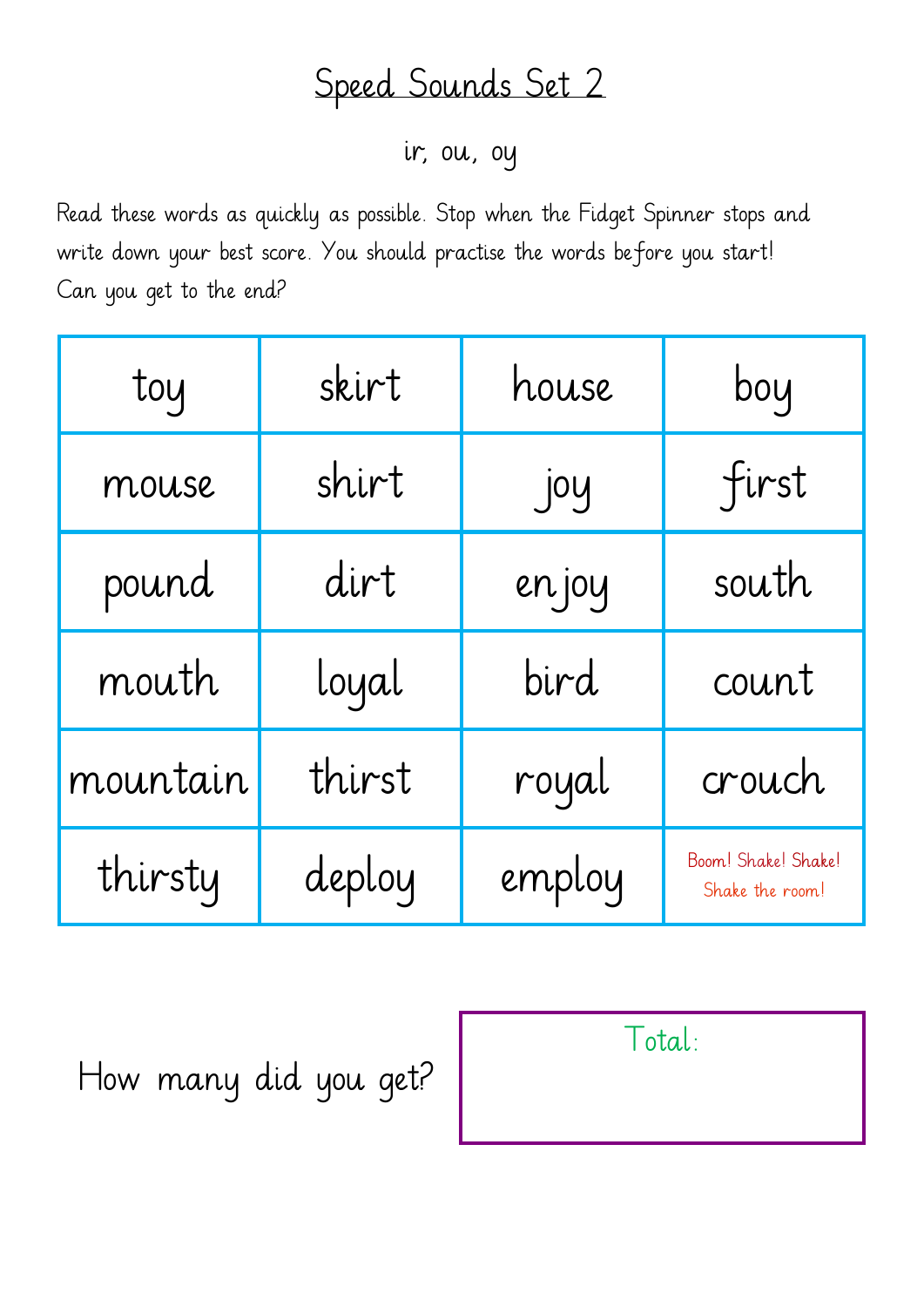ir, ou, oy

Play the Fidget Spinner game from yesterday. How many did you get?

Total:

Read the word then draw a picture of something that reminds you of it.

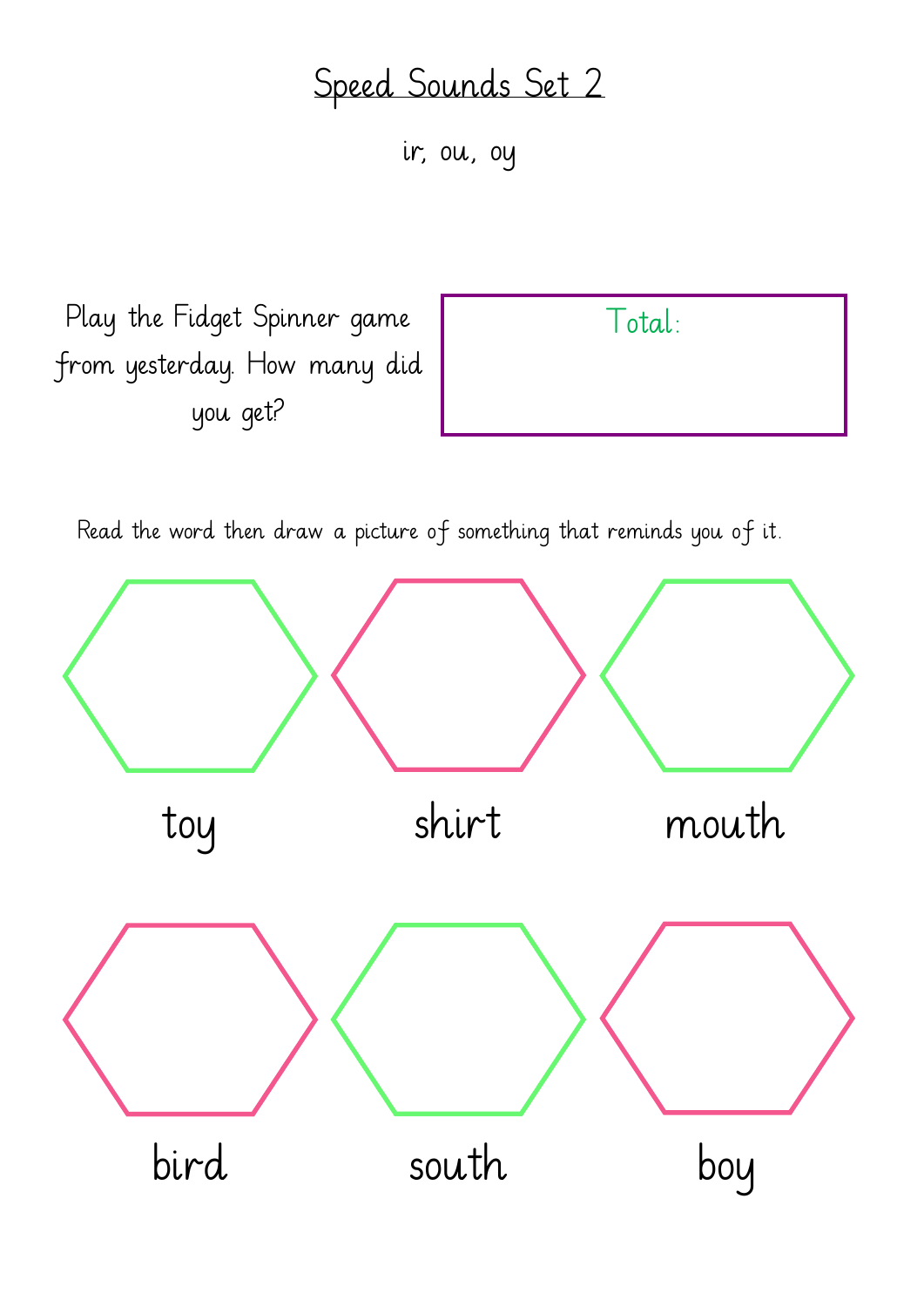ir, ou, oy

| toy      | skirt  | house  | boy    |
|----------|--------|--------|--------|
| mouse    | shirt  | joy    | first  |
| pound    | dirt   | en joy | south  |
| mouth    | loyal  | bird   | count  |
| mountain | thirst | royal  | crouch |
| thirsty  | deploy | employ | dirty  |

Put the words into the correct category.

| ir | OU | oy |
|----|----|----|
|    |    |    |
|    |    |    |
|    |    |    |
|    |    |    |
|    |    |    |
|    |    |    |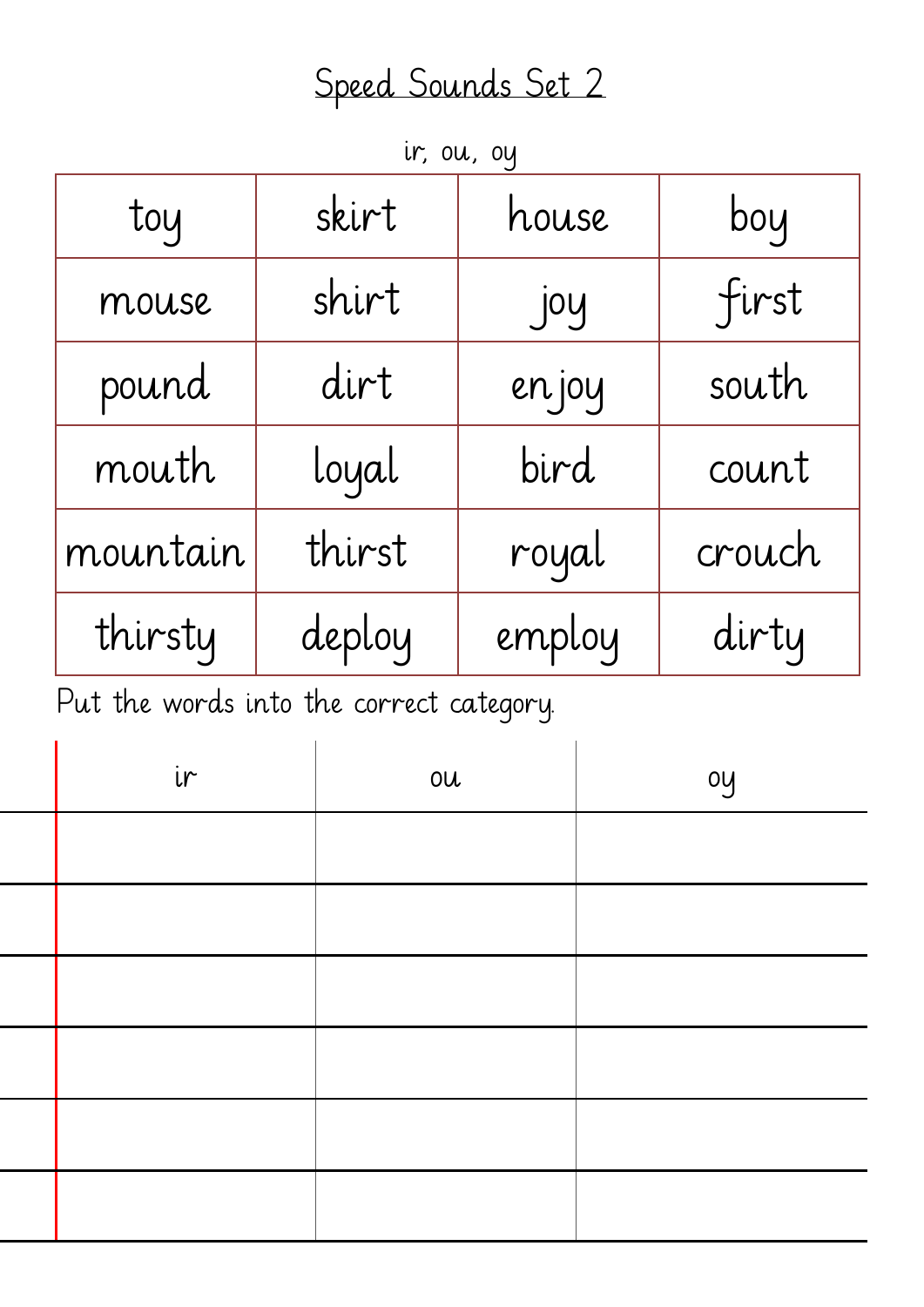ir, ou, oy

Play the Fidget Spinner game. How many did you get?

Total:

Read each sentence then match them to a picture.

The boy is thirsty.

A dirty mouse is not in the house.

Birds fly south.

I am counting my pounds.





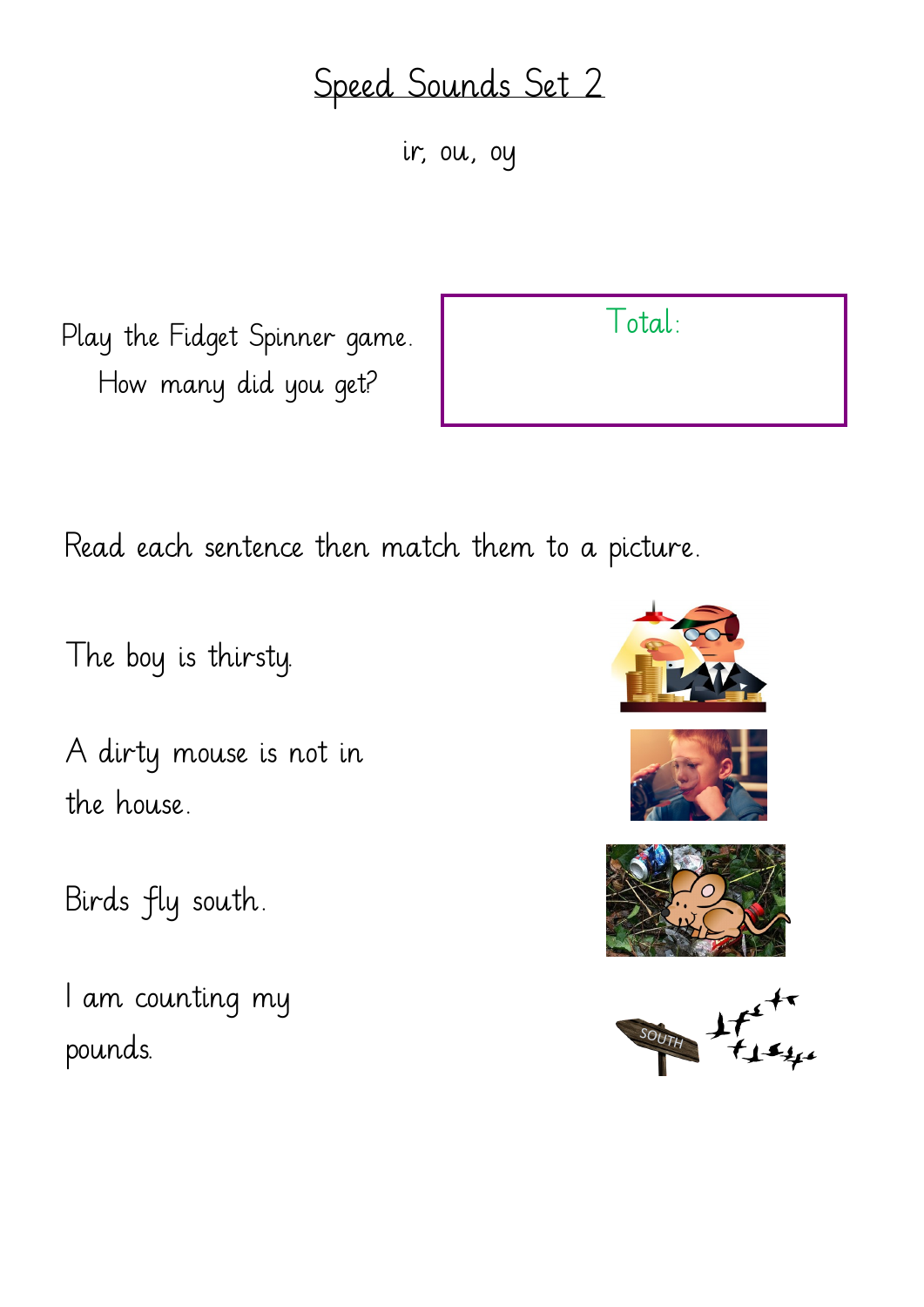ir, ou, oy

Play the Fidget Spinner game. How many did you get?

| Total: |  |
|--------|--|
|        |  |

| toy      | skirt  | house  | boy    |
|----------|--------|--------|--------|
| mouse    | shirt  | joy    | first  |
| pound    | dirt   | en joy | south  |
| mouth    | loyal  | bird   | count  |
| mountain | thirst | royal  | crouch |
| thirsty  | deploy | employ | dirty  |

How many sentences can you write using the words from above?